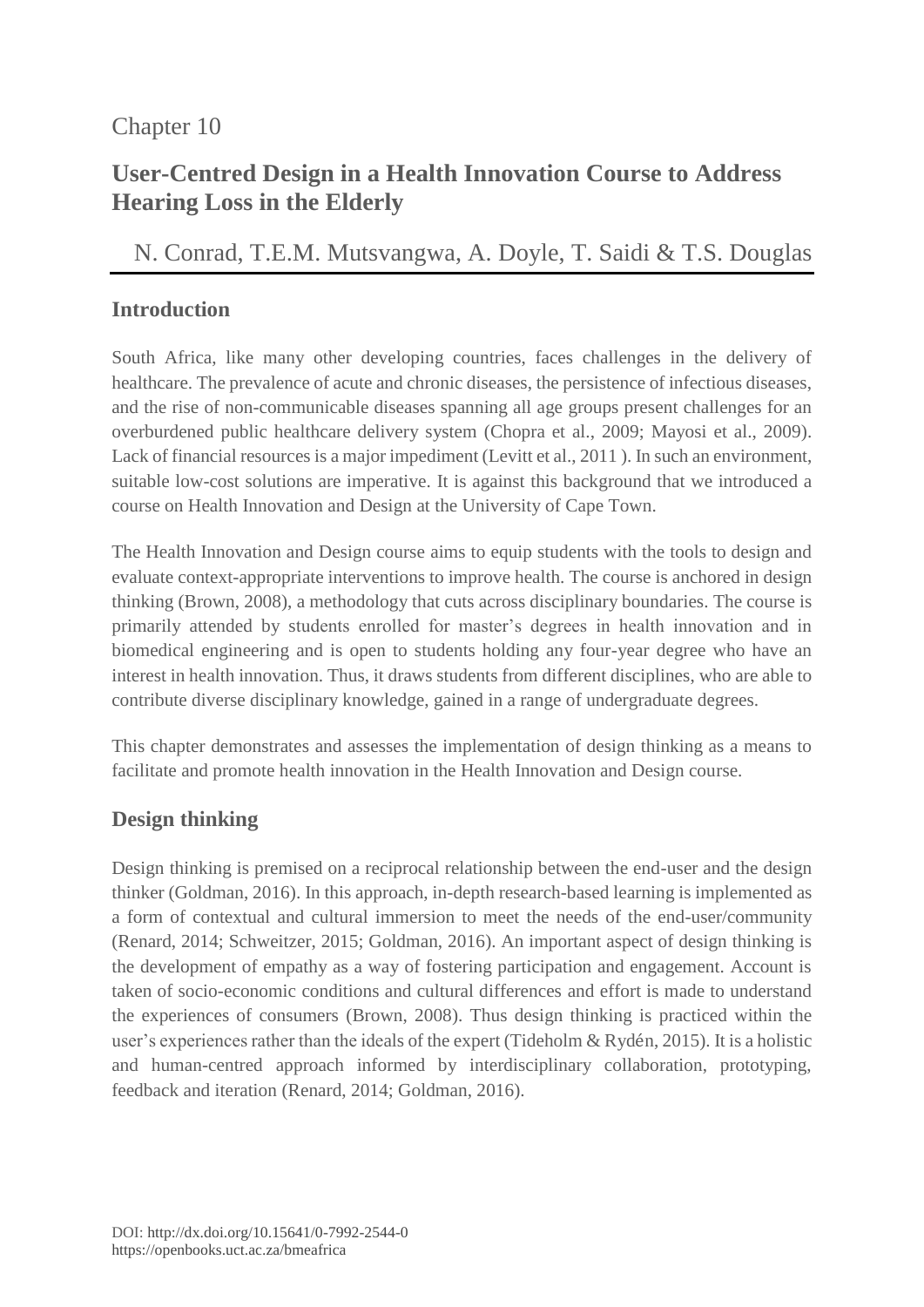### *Design thinking toolkit*

Supporting the design thinking mindset is a set of methodological techniques that are grounded in co-creation, collaboration and iteration (Tideholm & Rydén, 2015). Co-creation involves a number of stakeholders, ranging from academics/researchers to healthcare professionals and patients in addressing complex problems. Collaboration in an interdisciplinary team is vital to the learning experience to foster deep learning through the exchange of ideas with peers (Goldman et al., 2014). The notion of iteration enables learning through "real work experimentation" where students test their ideas, get feedback and use the feedback to further develop their solutions (Tideholm & Rydén, 2015).

Various organisations have implemented design thinking, e.g. IDEO (Ideo, 2017) and the Stanford Design School (Stanford University. Hasso Plattner Institute of Design, 2017). Different toolkits of design thinking use three, four or even five phases, all of which fall into three central categories (Tideholm & Rydén, 2015). First, there is an exploratory phase, wherein data collection occurs to enable understanding of the context, the people and their needs. Second, ideation is the formation of ideas for finding innovative opportunities to meet the needs of users. Lastly, 'iterative prototyping' entails testing and receiving feedback on the ideas (Tideholm & Rydén, 2015). Some toolkits may divide these three categories into more phases. We focus on the Philips Co-create Four-Phase Design Process (Philips, 2016). The Philips toolkit explains this method as a creative, iterative, multidisciplinary approach to innovation and problem solving in a people-centric way. This toolkit divides the exploratory phase into the Discover and the Frame phases. The Ideation phase follows. Prototyping and testing are referred to as the Build phase.

Data collection takes place in the Discover phase; observations, information, and insights are collected from various stakeholders and categorised into themes. This phase is used to understand the context, the people and their needs, as well as to build empathy (Tideholm & Rydén 2015). Various techniques are used to collect data such as structured or semi-structured interviews and observations. The observation may entail immersion of the researcher in the context of the phenomenon being studied, allowing the researcher to document their experiences as a reflexive exercise while gaining insight from the environment (Ritchie, 2003). The data is presented in a Journey map where key insights are identified (Philips, 2016).

The Frame phase uses the data collected to define a clear need or opportunity (Philips, 2016). This opportunity or need is formulated into a vision statement to represent the needs of the users as interpreted by the team.

The Ideation phase is where possible solutions are generated to the vision statement defined in the Frame phase; the group selects the most feasible ideas and expands on how these can be achieved. Collaboration between students from various backgrounds facilitates the development of diverse ideas (Philips, 2016).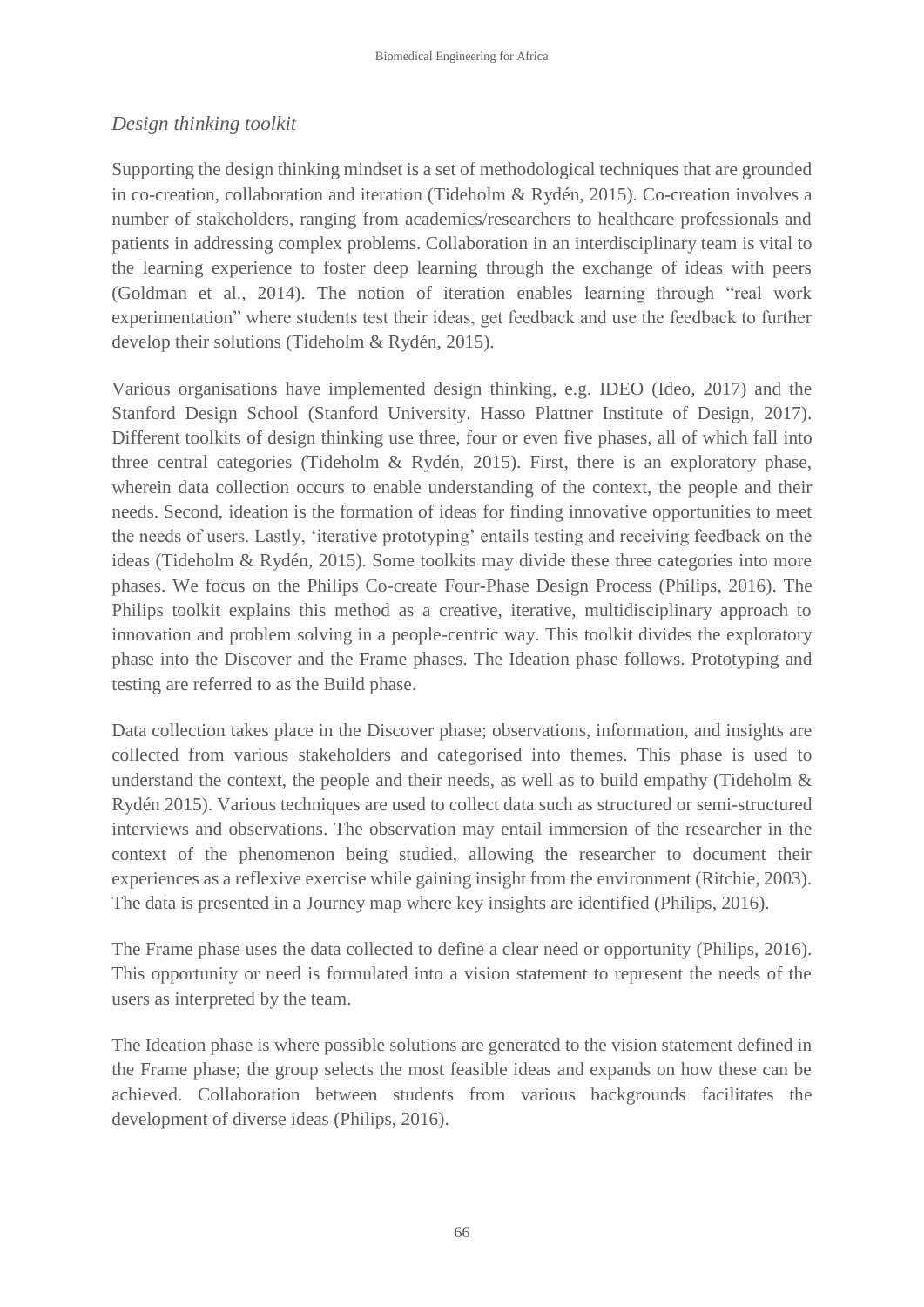The Build phase requires 'iterative prototyping' which is subject to testing and feedback and informs a process of rediscovery (Tideholm & Rydén, 2015). Tangible but low-fidelity prototypes are constructed and presented to stakeholders to communicate solution ideas and gather feedback. Presentations and role-play may be used to convey the ideas.

In each of the four phases, the input of the end-users plays a central role and the desirability of the intended solution to the end-user is always foregrounded. These phases are depicted in Figure 1.



*Figure 1: Four phases of Design Thinking (adapted from Philips, 2016).*

## **Implementation of the course**

The Health Innovation and Design course was first implemented over two semesters in 2015. Our first cohort of students consisted of a PhD student in human genetics, a master's student in occupational therapy, a PhD student in speech therapy and four master's students in biomedical engineering. In the first semester students were given formal lectures on design thinking and participated in a preliminary design challenge as a means of embedding the design thinking approach. They completed weekly learning logs which formed the basis of a final report. In the second semester, they were given the design challenge of addressing hearing loss in the elderly using the design thinking techniques that had been introduced the first semester. The community partner in this instance was an NGO providing housing and services to the elderly. The sections that follow describe the second-semester implementation.

### *Discover phase*

After the students' introduction to the initial design challenge, which was to address the needs of the hearing-impaired for improved assistive devices, their first activity was to explore their personalised interpretations of the challenge. Since the students were from different academic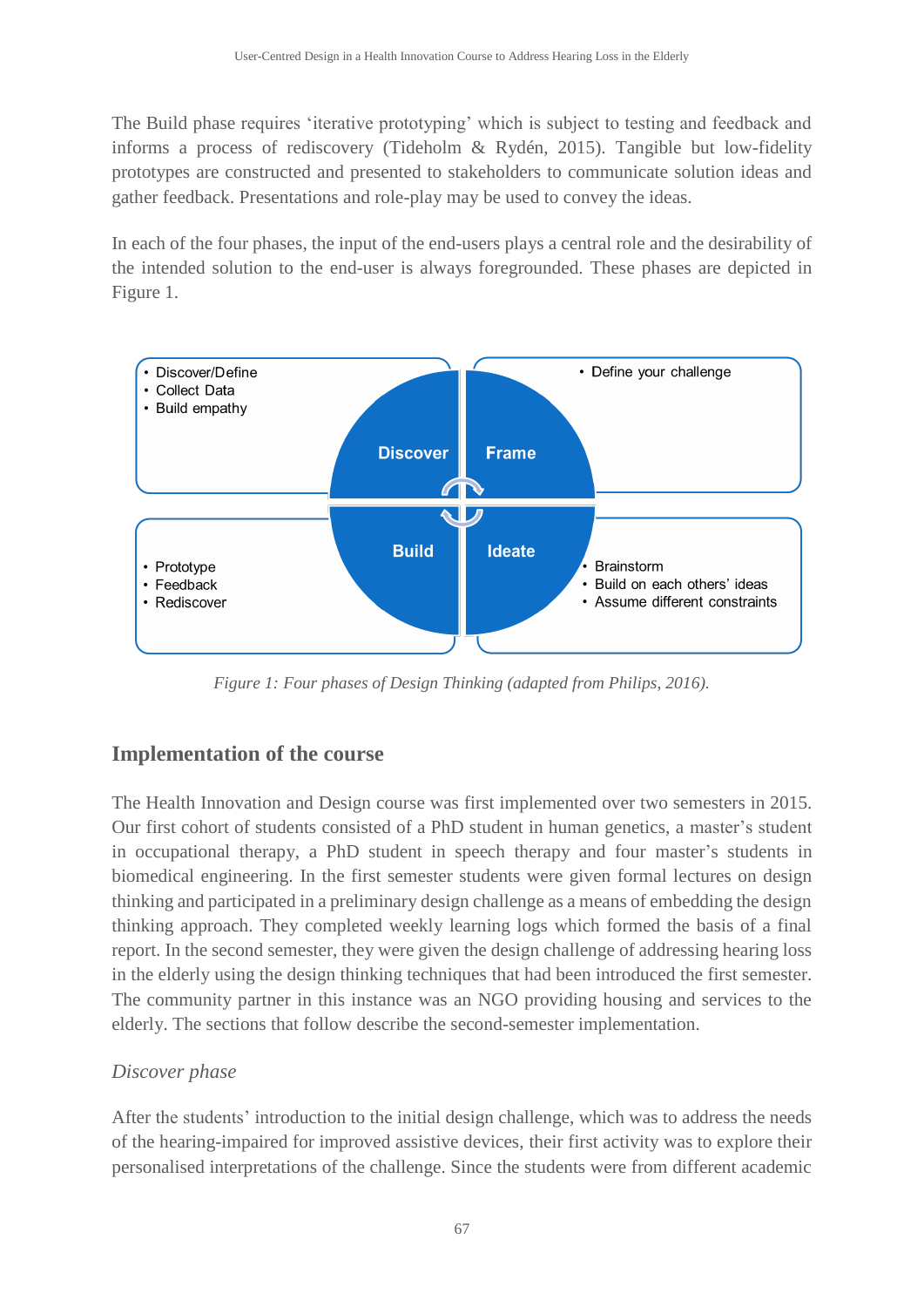backgrounds, it was envisaged that the challenge would invoke different meanings. The students shared their emotions, biases, assumptions and prejudices related to the design challenge. The exercise enabled the students to appreciate the diversity of views and the richness emanating from multi-disciplinary teams. Team work would require them to have a shared meaning of the challenge from the outset.

Having done the groundwork of exploring the initial design challenge and identifying the stakeholders, the students engaged the project partner, the head of health at the NGO, for a brief introduction to the context of the challenge. To prepare students for their interactions with the residents, the class was addressed by a social anthropologist with experience in working with the hearing impaired and profoundly deaf people. The students were then ready to gather information on the initial design challenge, through observation and interviews. The interviews were semi-structured to enable flexibility in exploring interesting insights. The students interviewed residents and nurses of the NGO residential facility.

The questions posed to the residents were related to their age, how long they had lived at the NGO, how independent they were, their level of literacy, what their typical day was like, what they did for fun, what medical conditions they had, how long they had had hearing loss, what they found troublesome with hearing aids if they used them, and what it was like to live with hearing loss. Questions to the nurses were related to how residents were identified for hearing loss, and what it was like to deal with residents whose hearing was in decline. Students also interviewed an elderly person with a hearing aid, who was not part of the community supported by the NGO, in order to gain complementary insights from someone who had adapted to living with a hearing aid. This data collection was accompanied by a literature review on hearing loss in the elderly.

The students developed four major themes for the design challenge namely denial about hearing loss, lack of awareness of hearing loss by the residents, stigma, and the effect of the environment on hearing. These themes are in line with a study on hearing loss in the elderly by Wallhagen (2009), in which some participants noted the irrelevance of stigma, but still argued that it did exist, while others noted that the hearing aids were too visible and they did not want to be labelled as handicapped, noting that certain people "recoil" from physical or mental disability. It has been shown that in older adults who have already formed their self-identity, it is much more difficult to accept a diagnosis of hearing loss as part of who they are (Amieva, 2015). Participants in the study by Wallhagen (2009) did not want to acknowledge that they were becoming weaker and considered hearing aids a sign of aging. The reported findings echo responses of participants in our study. Interviewees also revealed that it was difficult to follow conversations in noisy and crowded environments.

Conversations with the nurse at the NGO clarified the referral process for obtaining hearing aids. The students learned that because hearing loss was not sufficiently acknowledged by the elderly, the affected residents would not identify themselves as candidates needing intervention. Therefore, interventions were not received when needed, often resulting in a postponement in addressing the hearing problem with a healthcare practitioner. The vast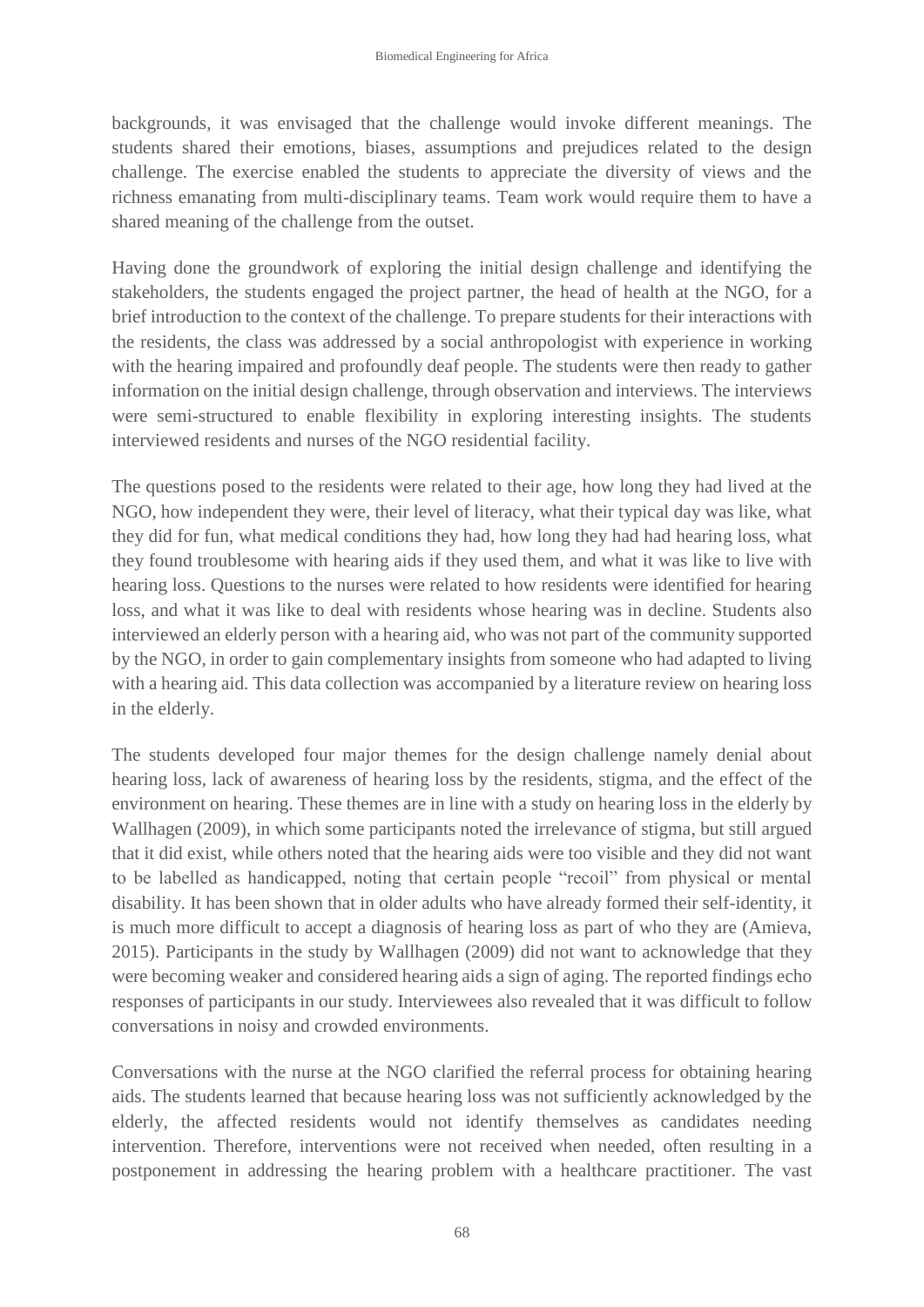majority of residents were still very active, independent and self-sufficient individuals who were generally literate. They may not have considered hearing loss a major health problem compared to other more life-threatening challenges such as heart disease and diabetes, as participants felt that they could manage their routine with diminished hearing.

The students used a journey map (Figure 2) (Komninos, 2019) also known as an experience flow (Philips, 2014) to describe an experience from a user's perspective by examining what they are doing, thinking and feeling, and to identify high points and low points of their activities. The "Key Activities" may be easier to articulate as these are observable or may be clearly expressed by the user. "Think" and "Feel" may have to be inferred as users may not clearly express their feelings and perceptions. The assumptions made in completing the journey map are evaluated and tested at the build phase where the prototype is tested. The low points present opportunities for further exploration by improving negative experiences, while positive experiences may be emphasised or enhanced.

| Journey Map  |                                |        |       |  |
|--------------|--------------------------------|--------|-------|--|
|              | <b>Before</b>                  | During | After |  |
| Do           | <b>Key Activities</b>          |        |       |  |
| <b>Think</b> | <b>Perceptions/Assumptions</b> |        |       |  |
| Feel         | <b>Feelings/Emotions</b>       |        |       |  |
|              | Stakeholder B                  |        |       |  |
|              | <b>Opportunities</b>           |        |       |  |

*Figure 2: Journey map template (Philips, 2014).*

Key activities are entered under "Do", while "Think" and "Feel" are inferred by the person completing the journey map from the information provided by the user. "Stakeholder B" is any stakeholder with whom the user interacts.

### *Frame phase*

Following the Discover phase, where the data collected during the interviews and observations had been synthesised and discussed, a vision statement was created. This activity helps refocus the findings and thereafter new framed challenges are developed to guide the group's creativity.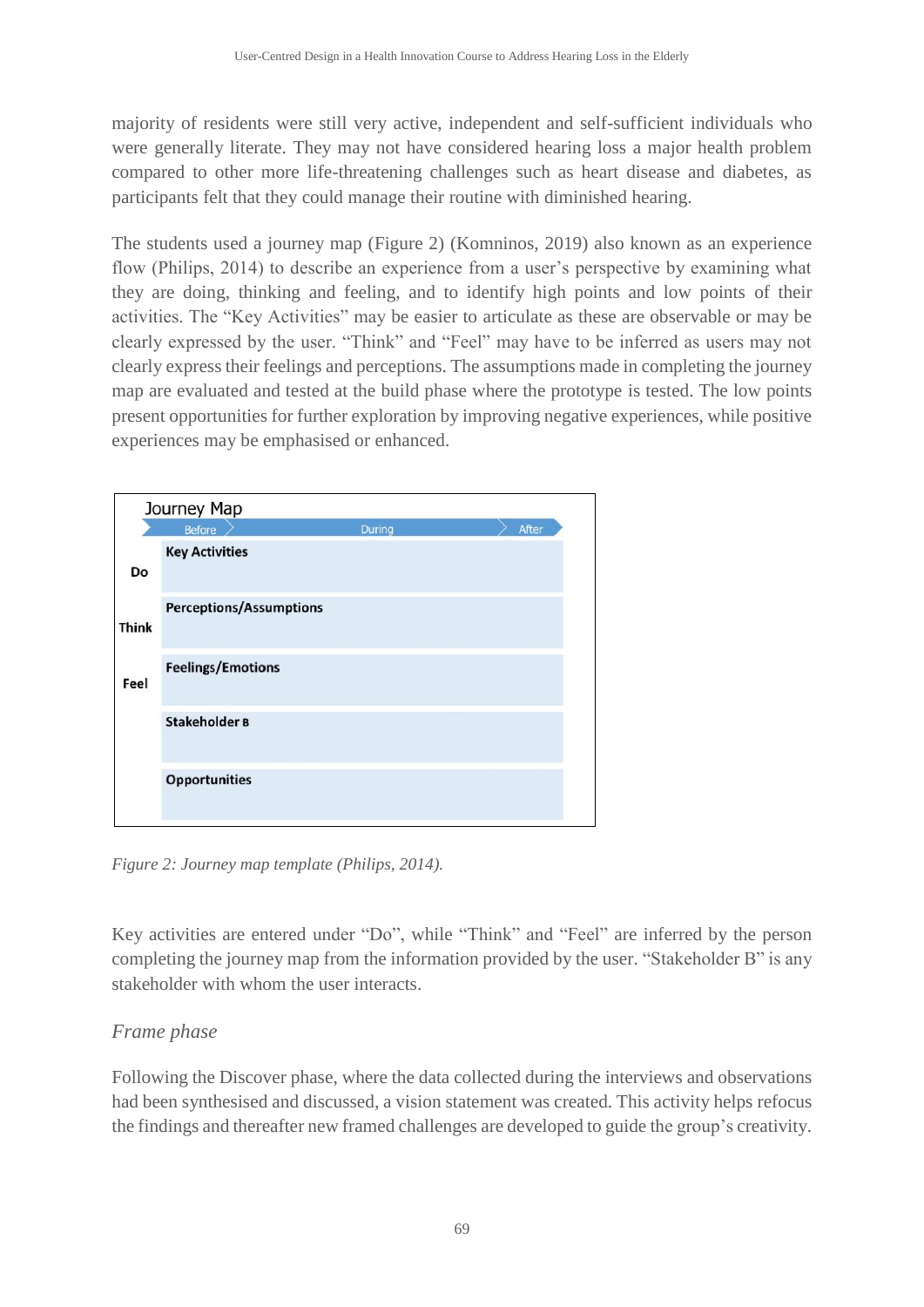The vision statement is an important step to ensure that consensus is reached on the most important challenge for the users. The vision statement created by the students was:

Improving the attitude towards and acknowledgement of hearing loss – making hearing loss more socially acceptable and highlighting the importance of screening.

Improving quality of life – adjusting a contained environment to improve hearing.

The framed challenges were:

- "How do we promote the acceptance of hearing loss?"
- "How do we promote the understanding of hearing loss?"
- "How do we disguise hearing aids?"
- "How do we promote the use of assistive devices and other solutions"
- "How do we adjust the contained environment (i.e. indoors where the environment is more predictable) to be more conducive to communication?"

The "patient-centeredness" (Santos, 2014) that is essential to effective health innovation is highlighted in the frame phase.

#### *Ideate phase*

During ideation, the solution space is expanded by generating as many ideas as possible that could help in solving the new framed challenges in an innovative way. The students grouped and rearranged many of their ideas, then also carried out a vetting process, which is part of the design thinking methodology. The students completed an "idea template" (Figure 3) which took into consideration what resources were required and which stakeholders' input would be required for the ideas to be implemented. This activity gives the students the opportunity to consider the critical function of the idea and what is needed to make it a reality. They then rated these ideas according to user needs and likelihood of implementation. They decided to retain four of their final solutions as they were unwilling to discard ideas, because they wanted to show the users their work hoping that these solutions might be beneficial.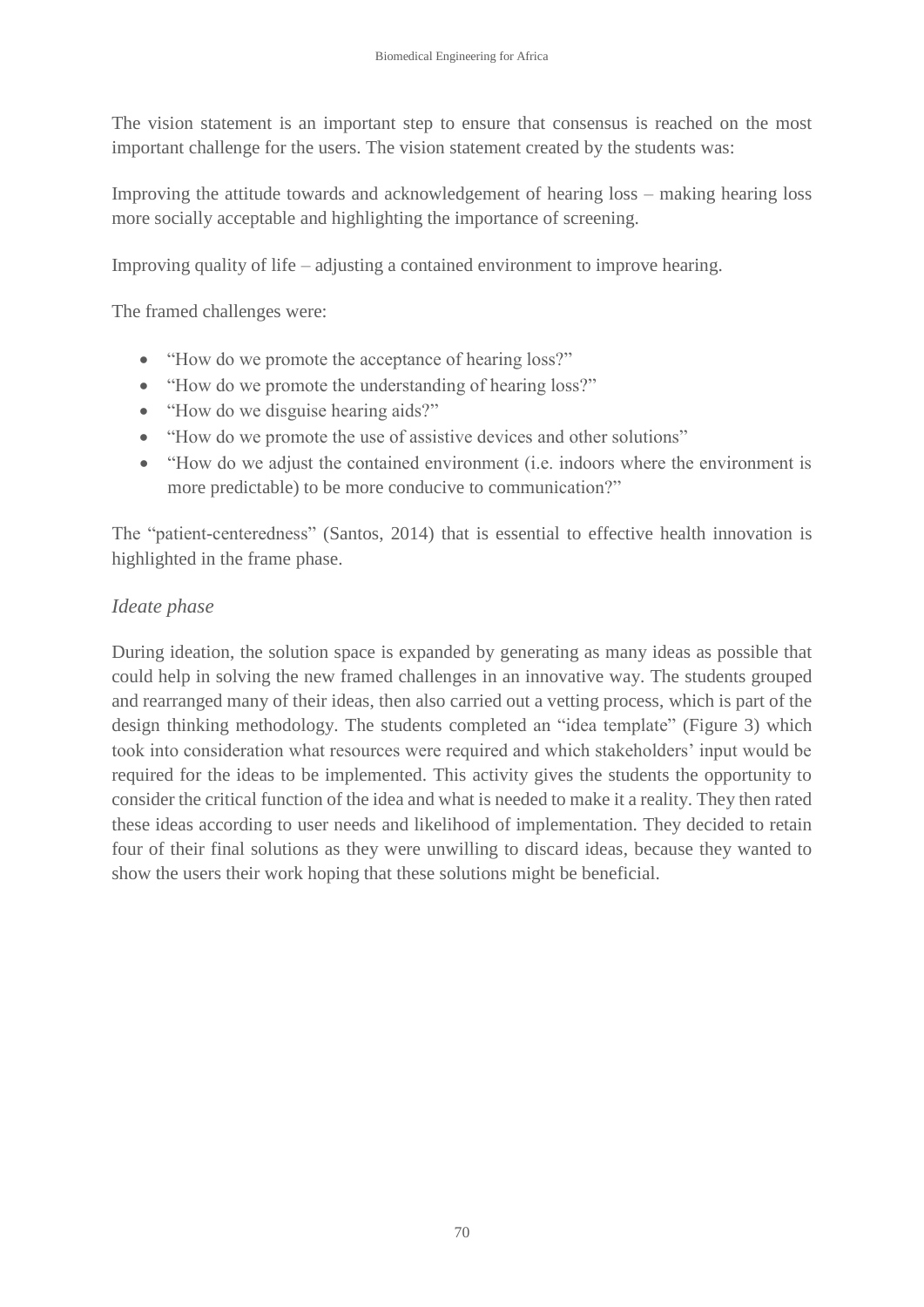#### **IDEA Template**

**Idea** Catchy name and tagline "Check Me Out/ Feel Good" What is it? Describe the key principle of the idea • Health promotion • Screening for health problems - emphasis on hearing loss / health screening • Providing access to appropriate treatment for health problems

Why is it a good idea? Explain the benefits and added value for key customer

- Identify health problems among NGO residents
- Identify health problems common in this elderly community
- Provide access to appropriate treatment/advice for identified problems
- Let residents know that NGO is taking care of them
- Position NGO as hub for screening with services available to external users
- Improve quality of life for NGO individuals

| How does it work?                                                                                                                                                                                                                                                                                                                                  | What is needed for success?                                                                                                                                                                                                  |
|----------------------------------------------------------------------------------------------------------------------------------------------------------------------------------------------------------------------------------------------------------------------------------------------------------------------------------------------------|------------------------------------------------------------------------------------------------------------------------------------------------------------------------------------------------------------------------------|
| Explain the ecosystem of stakeholders and touch points                                                                                                                                                                                                                                                                                             | Describe which key factors and capabilities are needed to make this real                                                                                                                                                     |
| Healthcare providers will have various testing<br>stations, each with its own speciality. Audiology and<br>hearing screens will be embedded in a range of<br>health tests. Referral processes can be activated if the<br>health care provider cannot assist.<br>Additionally, private companies could<br>exhibit<br>products such as hearing aids. | <b>Funding</b><br>Co-operation from participants and healthcare<br>professionals<br>Ability to address typical health problems, eg<br><b>Hearing loss</b><br>٠<br><b>Blood pressure</b><br>Headache<br>٠<br><b>Arthritis</b> |

*Figure 3: Example of an idea template completed by students after their initial ideation round (adapted from Philips, 2014).*

Ultimately, the students selected ideas targeted at promoting an understanding and acceptance of hearing loss and adjusting the environment to be more conducive to communication. The first idea (and the one depicted in Figure 3) was a "Health Awareness Day", at which multiple health conditions would be tested, with the inclusion of hearing screening. This would counter the denial and stigma that might be associated with a specific hearing screening day. Sufficient medical information would be available for the residents to learn about hearing loss and assistive devices in addition to general medical information. The second idea, an "Acoustic Audit", would aim to improve the acoustics of the living areas of the residents in order to improve their hearing without relying on assistive devices. Rather than putting the responsibility of carrying a device on a person who has hearing difficulty, the students preferred to make their living environment more suitable for effective communication. This would compensate for the reluctance of the elderly to seek medical advice and wear assistive devices such as hearing aids.

#### *Build phase*

Having generated potential solution ideas during the ideation, the students moved to the Build phase. Since the solutions were non-physical in nature, a conventional touch-and-feel prototype was not appropriate. The students presented their ideas to the residents of the NGO and other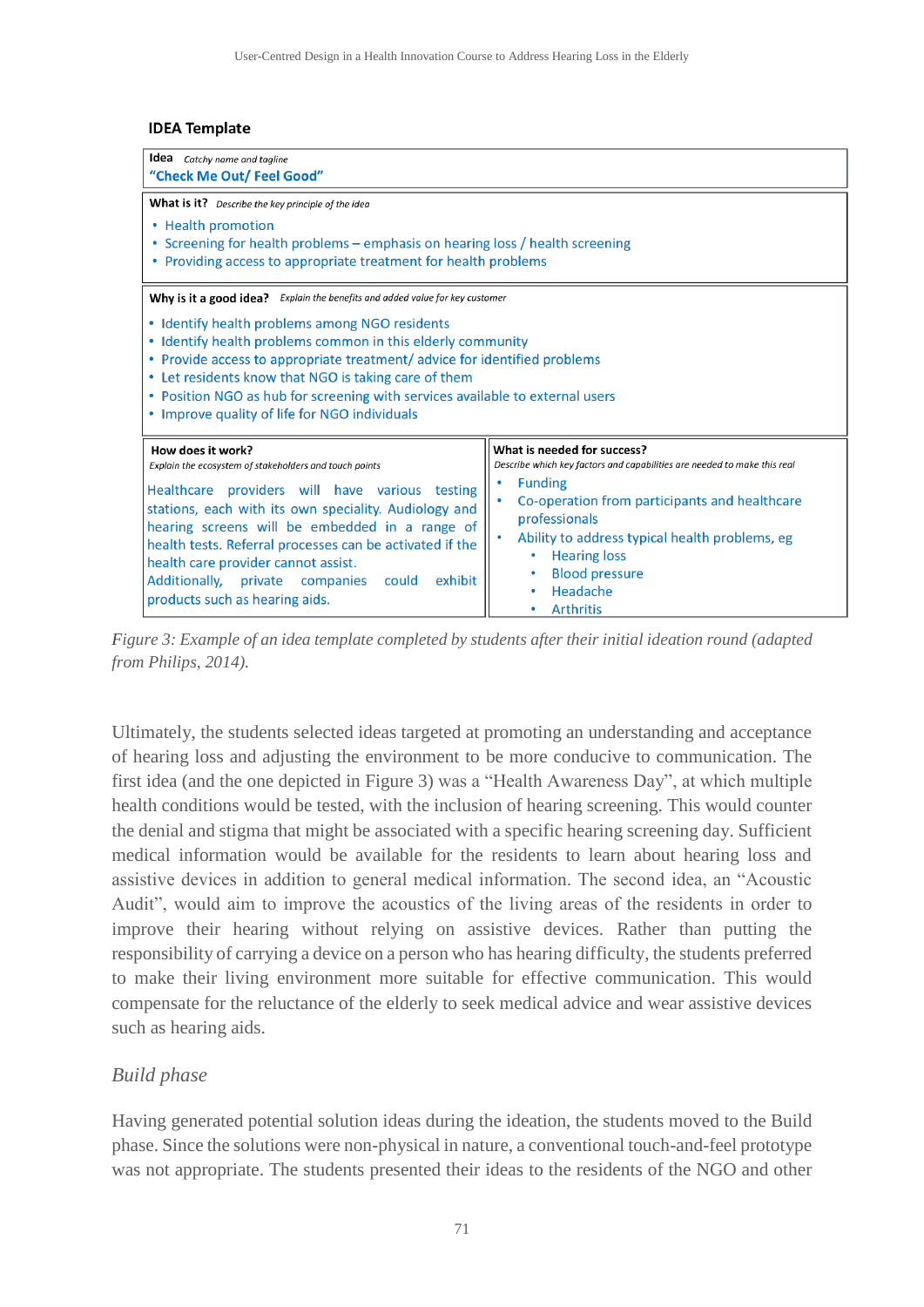invited stakeholders and guests in the form of a skit to demonstrate the need for self-diagnosis of hearing loss as well as the need for emotional support. To demonstrate the need for an acoustic audit of the environment, the group showed how different materials change the acoustics of the room. They received positive feedback from the audience overall. One invited guest, who was external to the class and the NGO, but had an interest in innovation and was in a similar age group as the elderly participants, appreciated that the solutions were not focused on individuals with the hearing loss, but rather on the environment and general activities to improve their quality of life.

### **Student assessment**

Two methods of assessment were used to evaluate the students' understanding of the course material and the solutions they had produced. First, the students were required to present their chosen solution formally to the various stakeholders and end-user participants. The presentations allowed the students to describe briefly the design thinking process and its importance in health innovation. More importantly, the presentation formed part of the iterative process of improving solutions based on the feedback from the stakeholders. The students also presented to interdisciplinary intermediaries namely medical practitioners, academics and healthcare providers prior to the final presentation; this helped them refine their ideas. The final presentations were graded on creativity and effectiveness of communication to the audience.

The students were also required to write a report, which included a critical reflection on the design thinking theory covered in the course and the outcomes of the innovation process. Similar to the presentation, the report was used to gauge the students' understanding of the course material. More significantly, their critical reflection on the innovation process provided useful insights into the limitations and benefits of the techniques, how well the students adopted the design thinking mind-set, and the effectiveness of the delivery of the material by the facilitators. Ultimately, the report assessed whether or not their understanding of the design process had significantly changed through interacting with the end-user.

In line with university quality assurance requirements, a suitably qualified and experienced external examiner was appointed to moderate the course assessments and attend the presentation of the solutions.

### **Student experiences**

One of the students' most important realisations was that they had gone to the interviews with their own assumptions; such as "hearing loss is big a problem," "hearing aids are big and uncomfortable", "there is a stigma associated with wearing hearing aids", and "hearing aids are expensive". They learned that the reality was slightly different. They discovered that many of the difficulties related to communication and hearing were of environmental origin and that there was denial about hearing loss. Their interactions did however confirm the stigma associated with wearing hearing aids.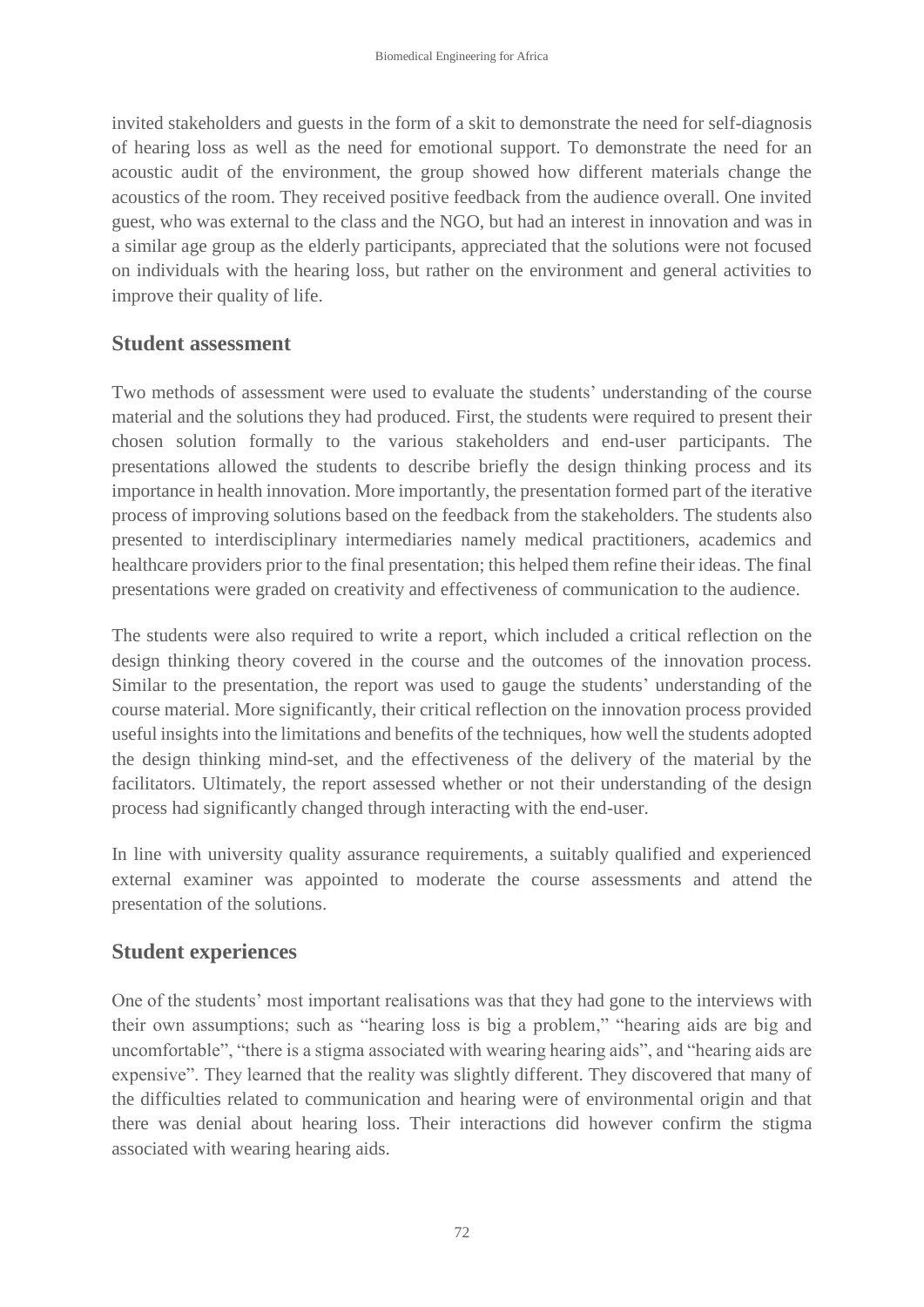After the first phase of design thinking where students attempted to observe and understand the elderly residents, they had already realised the benefits of truly engaging with their 'clients' in a meaningful way. At this point, they realised that a technological intervention, such as an assistive device, would probably not be the most appropriate intervention for the clients. The students reported that they had experienced empathy through engagements that centred on the users and that this had changed their views on what an appropriate solution might be.

The students noted that when they tried to ideate towards a solution for the hearing impaired, they would often realise that the broader special needs community may benefit as well. Another interesting observation was that those students who missed the interviews had a different perception of what the underlying problems of the elderly might be. For example, the students who conducted interviews became aware how important their appearance was to the residents, whereas others, who did not have first-hand experience with the residents, considered appearance a minor concern. Kilko (2015) argues that empathy allows the observers to use the behaviours of the people under inquiry to draw on emotive language that ultimately informs the observers' conclusions.

One student had been a software engineer before enrolling for his masters' degree and had many times created products for clients which the latter ultimately did not like. After a client would reject a product, it was a common in the company to proclaim that the "client does not know what he/she wants." Having completed the Health Innovation and Design course, the student realised that the company might not have understood the clients' needs. He now refers to himself as "a systems engineer with a changed mind-set about clients, requirements analysis, product design and delivery." In general, students reported that design thinking had changed the way they see problems and provided them with a novel way of finding solutions.

# **Conclusion**

We have shown in this chapter that design thinking, by virtue of being user-centred, can be harnessed effectively to engender empathy and an appreciation of context during the development of health innovations. The positioning of the user/client at the centre of product and service development is crucial to understanding health problems through the lens of those affected. By involving the users in finding solutions, design thinking makes the user experience accessible to the students working on a challenge, thereby allowing them to conceive of designing experiences rather than designing services or products. The use of multi-disciplinary teams in solving challenges provides access to diverse experiences and skill sets. To enhance the effectiveness of design thinking as an approach to problem solving, reflexivity regarding learning experiences and achievement of the outcomes of the curricula is required on the part of students and teachers.

Although the innovations developed during the course were not technological, the biomedical engineering students in the course benefited by learning about the health context and became familiar with design thinking as an approach to understanding and addressing user needs. The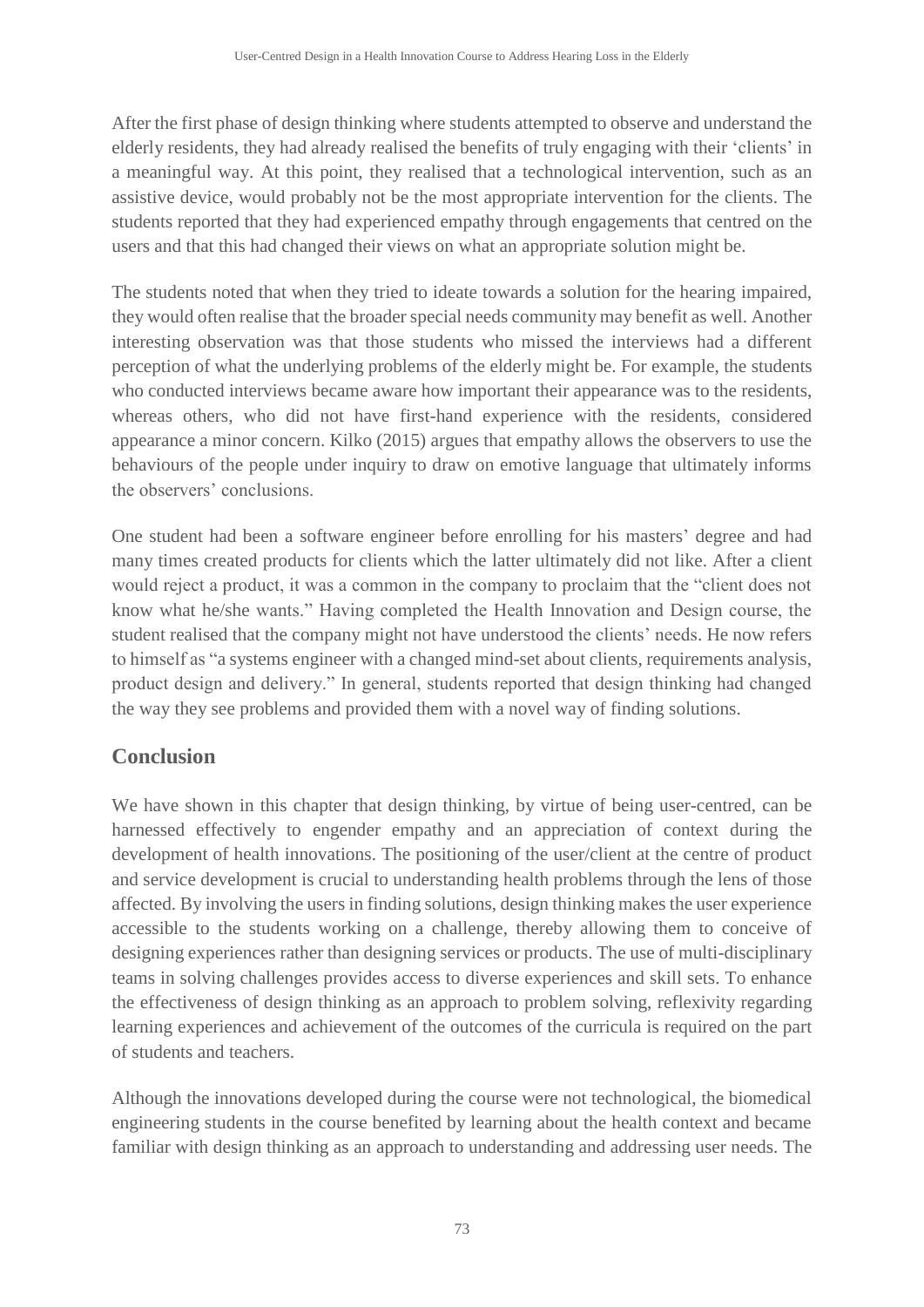skills acquired would be useful in needs assessment for, and development of, the technological solutions that are more typically designed by biomedical engineers.

### **References**

- Amieva, H.E.A. 2015. Self-reported hearing loss, hearing aids, and cognitive decline in elderly adults: a 25-year study. *American Geriatrics Society.* 63(10):2099–2104.
- Brown, T. 2008. Design thinking. *Harvard Business Review.* 86(6):84–95.
- Chopra, M., Lawn, J.E., Sanders, D., Barron, P., Abdool Karim, S.S., Bradshaw, D., Jewkes, R., Abdool Karim, Q. et al., 2009. Achieving the health Millennium Development Goals for South Africa: challenges and priorities. *Lancet*. 374(9694):1023–1031. DOI: https://doi.org/10.1016/S0140-6736(09)61122-3.
- Gardner, D. 2009. Health care reform: through the lens of change. *Nursing Economics* 27(6):419–421.
- Goldman, S., Kaybayadondo Z., Royalty, A., Carroll M.P. & Roth B. 2014. Student teams in search of design thinking. In *Design thinking research, understanding innovation.* H. Plattner, Ed. Switzerland: Springer International.
- Ideo. 2017. Available: https://w.com/ [2019, May 29].
- Kolko, J. 2015. Design thinking comes of age: the approach, once used primarily in product design, is now infusing corporate culture. *Harvard Business Review*. 93(9).
- Komninos, A. 2019. Customer Journey Maps Walking a mile in your customer's shoes. Interaction Design Foundation. [https://www.interaction-design.org/literature/article/customer-journey-maps](https://www.interaction-design.org/literature/article/customer-journey-maps-walking-a-mile-in-your-customer-s-shoes)[walking-a-mile-in-your-customer-s-shoes](https://www.interaction-design.org/literature/article/customer-journey-maps-walking-a-mile-in-your-customer-s-shoes) [2019, May 30].
- Lehoux, P., Daudelin, G., Demers-Payette, O. & Boivin, A. 2009. Fostering deliberations about health innovation: what do we want to know from publics? *Social Science in Medicine*. 68(11):2002– 2009. DOI: 10.1016/j.socscimed.2009.03.017
- Levitt, N.S., Steyn, K., Dave, J. & Bradshaw, D. 2011. Chronic noncommunicable diseases and HIV-AIDS on a collision course: relevance for health care delivery, particularly in low-resource settings – insights from South Africa. *American Journal of Clinical Nutrition.* 94(6):1690s–1696s. DOI:10.3945/ajcn.111.019075.
- Mayosi, B.M., Flisher, A.J., Lalloo, U.G., Sitas, F., Tollman, S.M. & Bradshaw, D. 2009. The burden of non-communicable diseases in South Africa. *Lancet*. 374(9693):934–947. DOI:10.1016/S0140- 6736(09)61087-4.
- Philips. 2014. Experience Flows. Understanding people and their experiences to deliver meaningful innovations. https://www.philips.com/consumerfiles/newscenter/main/design/resources/pdf/Inside-Innovation-Backgrounder-Experience-Flows.pdf
- Philips. 2016. Philips Cocreate Toolkit. Philips, The Netherlands.
- Renard, H. 2014. Cultivating design thinking in students through material inquiry. *International Journal of Teaching and Learning in Higher Education*. 26(3):414–424.
- Ritchie, J. & Lewis, J. 2003*. Qualitative Research Practice. A Guide for Social Science Students and Researchers.* London: SAGE Publications.
- Santos, A.E.A. 2014. Design thinking applied to the health sector: a case study in a Brazilian hospital product. *Management and Development.* 12(2):89–99.
- Schweitzer, J.E.A. 2015. The design thinking mindset: an assessment of what we know and what we see in practice. *Paper presented at the Design for Business: Research Conference Melbourne Australia.*
- Stanford University. Hasso Plattner Institute of Design. 2017. Available: https://dschool.stanford.edu [2019, May 29].